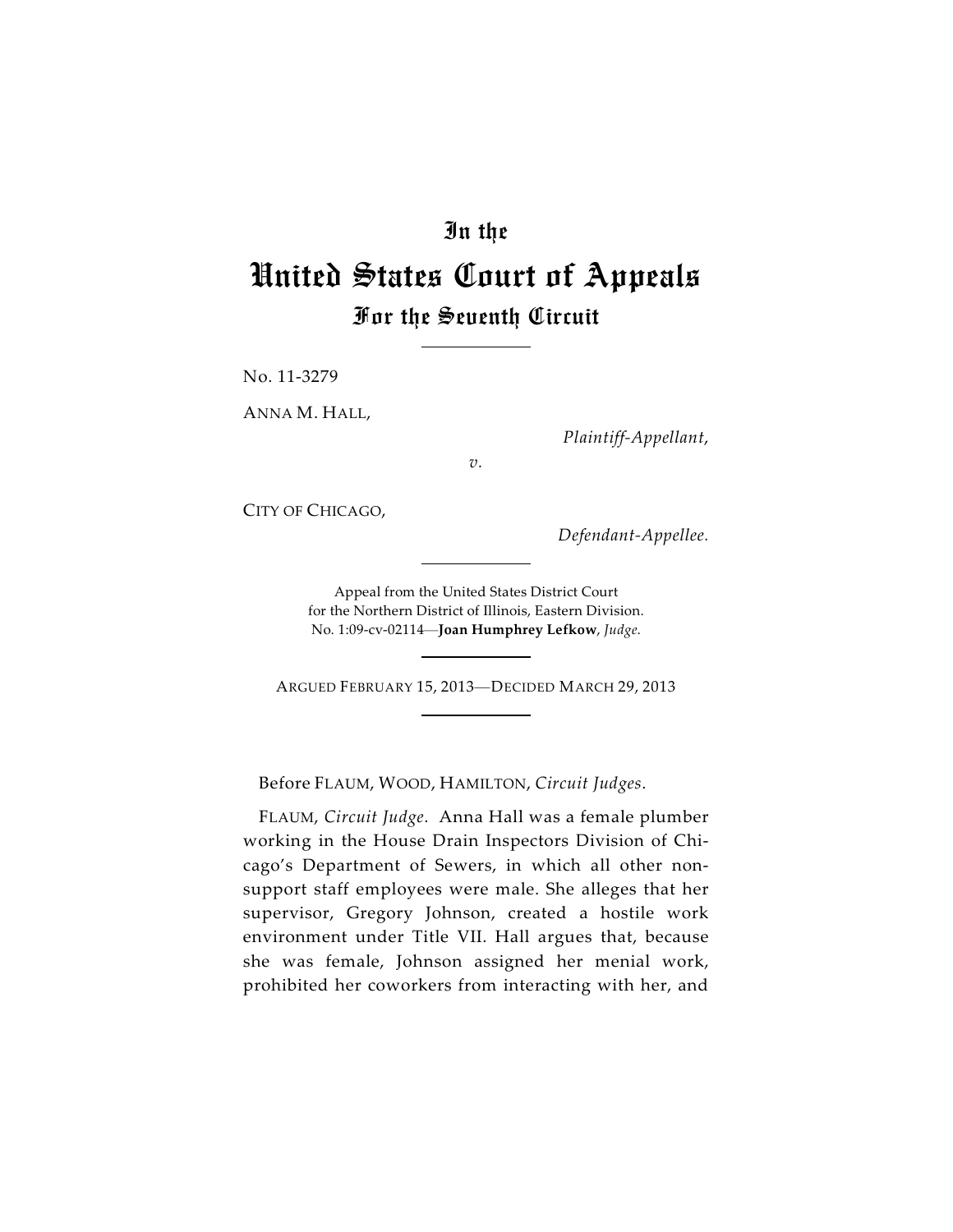subjected her to verbal violence. The district court granted summary judgment after concluding Johnson's conduct was not hostile particularly in comparison to other employees' responsibilities. It also concluded that Hall failed to produce evidence that Johnson's conduct was because of her sex. We reverse as we conclude that a jury could infer Johnson's deliberate isolation of Hall was sufficiently pervasive to constitute a hostile work environment. On the much closer question of whether Hall's gender played a part in Johnson's actions, we determine that sufficient evidence to that effect can arguably be deduced from Johnson's comments.

#### **I. Background**

## **A. Factual Background**

Although Hall has been a plumber for the City of Chicago since 1995, she was on full-time disability leave from 1999 to 2003 due to a work-related injury. As part of the City's return-to-work program, which the Department of Sewers implemented in 2003, Hall returned to the City's employ with the limitation that she could not lift over twenty-five pounds. Hall and the City agree this restriction precluded her from resuming work as a plumber, so Hall began working in the House Drain Inspectors Division of the Department. Gregory Johnson supervised the Division, which at the time was composed of thirteen male house drain inspectors and Tonya Cashew, Johnson's female secretary.

House drain inspectors primarily investigate piping that connects residential homes with the City's sewer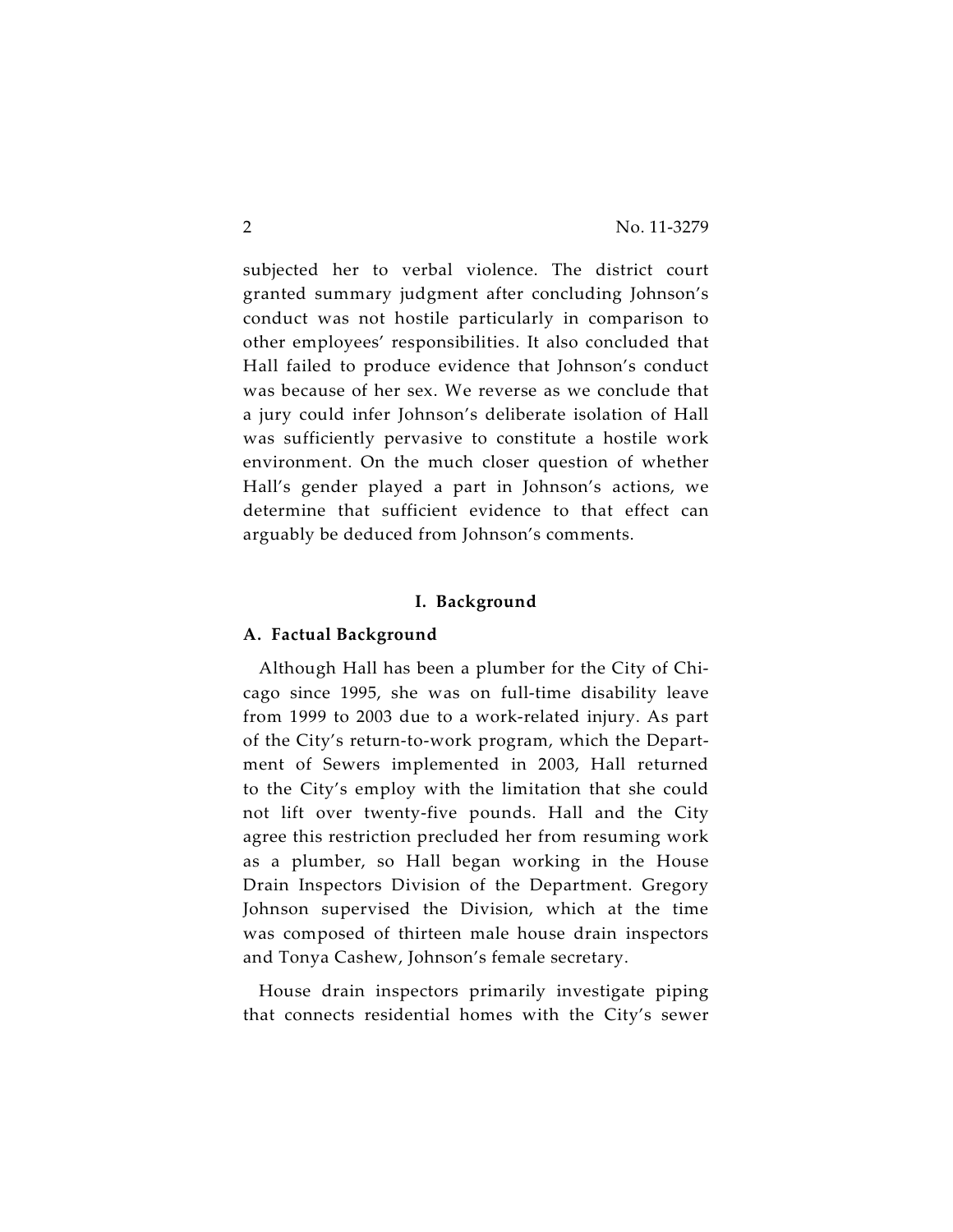lines as part of the City's "private drain program," which aids property owners in repairing damage to the City's piping that affects residential plumbing. To determine property owners' eligibility for the program, the house drain inspectors run a video camera through the piping to observe whether the drainage problem is on the City's side of the system. Naturally, this video captures images of feces, feminine hygiene products, and other items flushed down toilets. When the inspectors return to the office, Johnson or another supervisor reviews the videos and confirms the inspectors' conclusions. Afterwards, the tapes remain on file at the office in case a resident or a member of the city council inquires about the Division's determination.

Hall's assignment to the House Drain Inspectors Division was a "light-duty" assignment because of her work restrictions. When she began in the Division, Johnson assigned her to alphabetize various files for several weeks. This work turned repetitive, not just because it was her only task, but because, according to Hall, Johnson gave her the same papers to sort over and over again. A few weeks later, Johnson gave Hall a box of the drainpipe videos. Hall inquired what Johnson wanted her do with them, to which Johnson responded: "You're a plumber. You figure it out." As she did with the papers, Hall began repetitively watching the videos. And although she claims she obediently took notes on what she observed, Hall testified no one ever reviewed her notes or accessed the videos she watched. One of the house drain inspectors, Thomas Cotton, testified that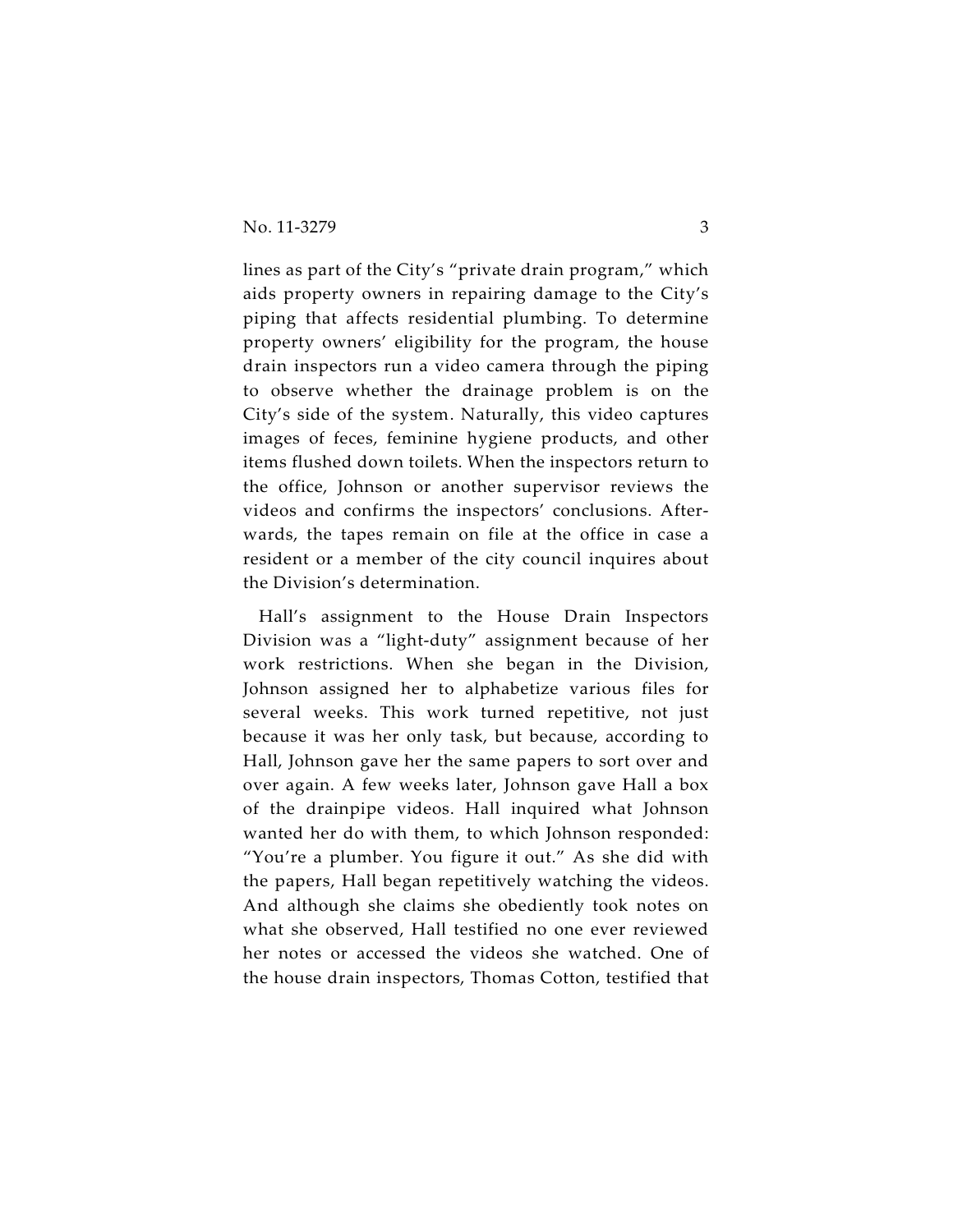Hall's "assignment . . . was like a non-assignment" and that she should have done office work rather than "sitting there watching videos that meant nothing to her." Another co-worker, Robert Owens, assumed the assignment was designed to "kill time."

Johnson claimed that Hall's notes aided him in responding to potential inquiries. He stated he gave Hall forms to complete and file in conjunction with this end, although the City never produced them. Moreover, in preparing for an auditor's review of the Department, Hall described her work more generously in a description she prepared, identifying her duties as "[r]eviewing private drain program videotapes through observation of tapes[;] [a] licensed plumber will interpret what should be placed on a daily inspection report, perusal by supervisor." However, Johnson admitted that he had already reviewed and taken his own notes on the tapes he gave Hall, making Hall's task duplicative.

After several dissatisfying weeks with her assignment, Hall told Johnson she thought she could provide more assistance by, for instance, accompanying drain inspectors on visits or explaining inspection procedures to homeowners. She eventually complained to Mary Jo Falcon, the Sewers Department's personnel director, who eventually scheduled a meeting on the subject. Falcon dismissed Hall's complaints, and in the process, called her a "trouble maker," referencing previous legal claims she made against the City. Hall continued reviewing videos until she left the Division in 2005, nearly two years after she arrived.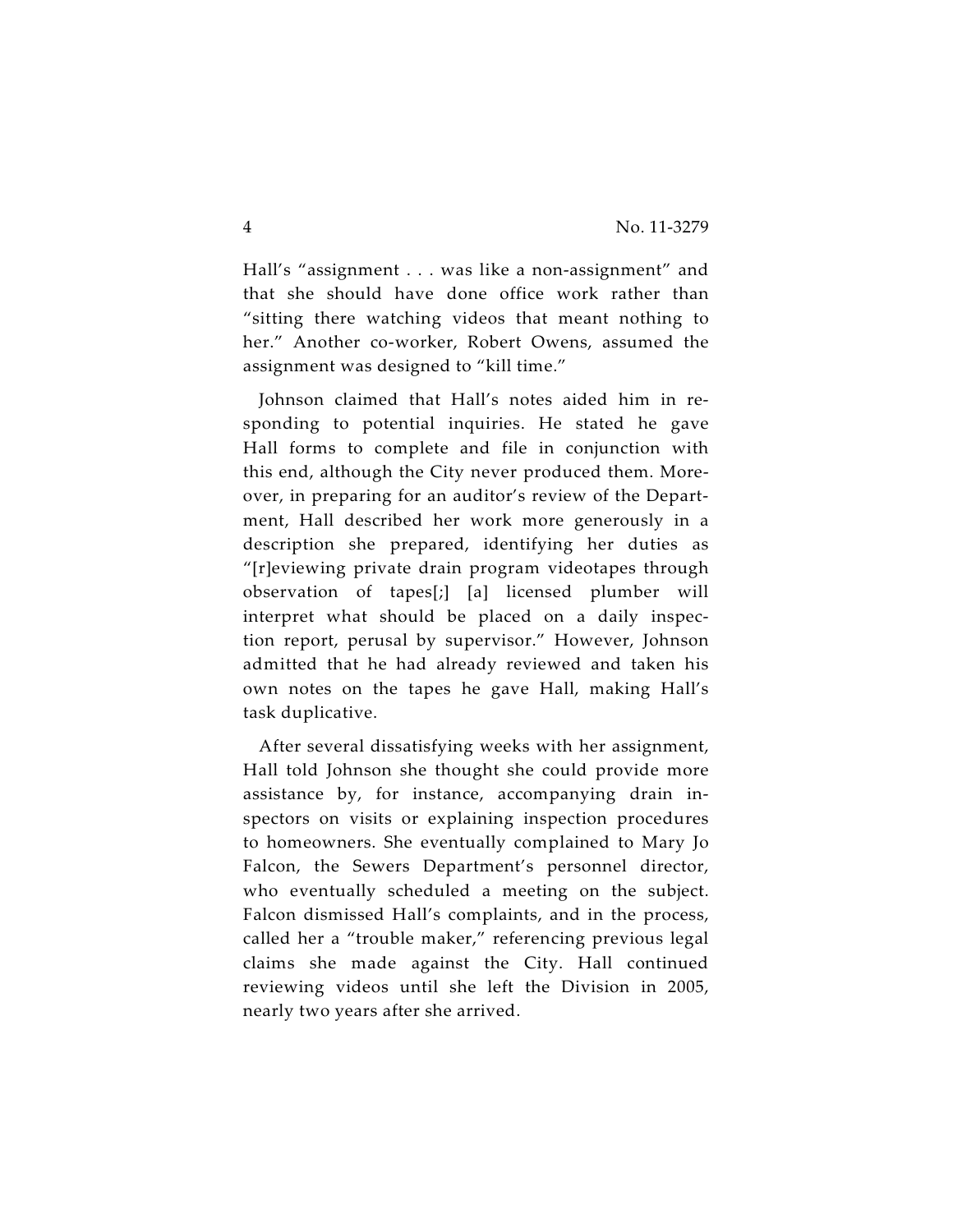Meanwhile, in addition to her menial work, Johnson forbade the Division employees from speaking to or associating with Hall. Moreover, at a Division meeting just days after she started work, Johnson asked her to leave, and he ultimately excluded Hall from every meeting during her time in the Division. Cotton confirmed that Johnson made clear no one was to talk to Hall. Johnson justified severing contact with Hall because he feared the union would not approve of intermingling a plumber with house drain inspectors even though they belonged to the same union. He also used this reason to justify actively suppressing some of Hall's efforts to take on more responsibility in the Division. For instance, he once reprimanded Owens for reviewing blueprints with Hall. He also stated "if a person does something for so long, they can . . . request to be hired," and he did not want Hall "ever to be hired" as a house drain inspector. Despite his explanation, Johnson admitted no one ever told him that Hall was not to do house drain inspector work. In fact, his deposition testimony is apparently in tension with the union justification. He acknowledged that a plumber could learn to do house drain inspector work, and when he was asked why he forbade Owens from looking at the blueprints with Hall, he said "[n]o reason for it[;] [t]hat was an inspector's job."

The record reveals several situations in which Johnson allegedly directed anger towards Hall. First, Hall testified that on several occasions Johnson tried to "bump" her in the hall, succeeding one time and leading Hall to contact the police, her union, and her attorneys.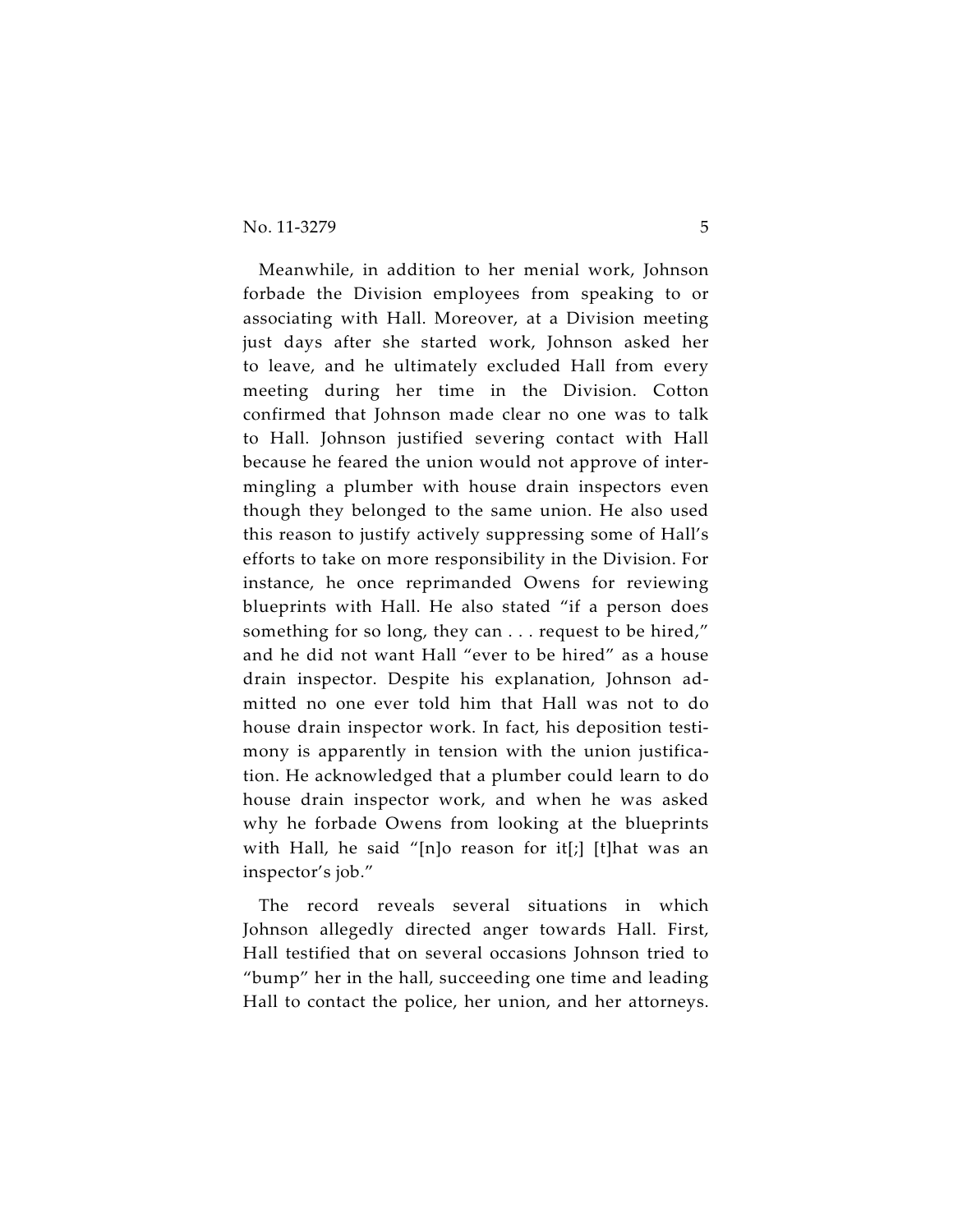The bump only "touch[ed]" her; it did not knock her down and she continued to work. Hall also testified she heard Johnson discussing "cursing somebody out," and a coworker later told Hall that Johnson was referencing her. Hall thought Johnson made the statements knowing she was within earshot. Johnson also called Hall "stupid" and on another occasion raised his hand to her and yelled "get out."

Johnson was apparently friendly with the only other woman in the office, his secretary, but Johnson allegedly made a few gender-specific comments amid the animus directed at Hall. First, while watching The Jerry Springer Show, a somewhat-interesting workplace activity, Hall claimed Johnson called a female guest "a slut." Second, Hall stated she overheard Johnson say, in reference to Hall, that "[I] ought to slap that woman sitting out there," "I could slap that woman and get a promotion," and "[I] ought to go postal on that woman." Hall filed a complaint and talked to her union about these purported comments. Johnson denied all of these accusations, however, and testified that Hall was equally confrontational. Indeed, Johnson said he once reported her conduct to avoid communicating directly with Hall.

In January 2005, Hall filed a Violence in the Workplace report, which the Department's labor relations supervisor, John Zander, investigated. Zander subsequently transferred Hall eight days after the report and, after the investigation, reprimanded Johnson in writing.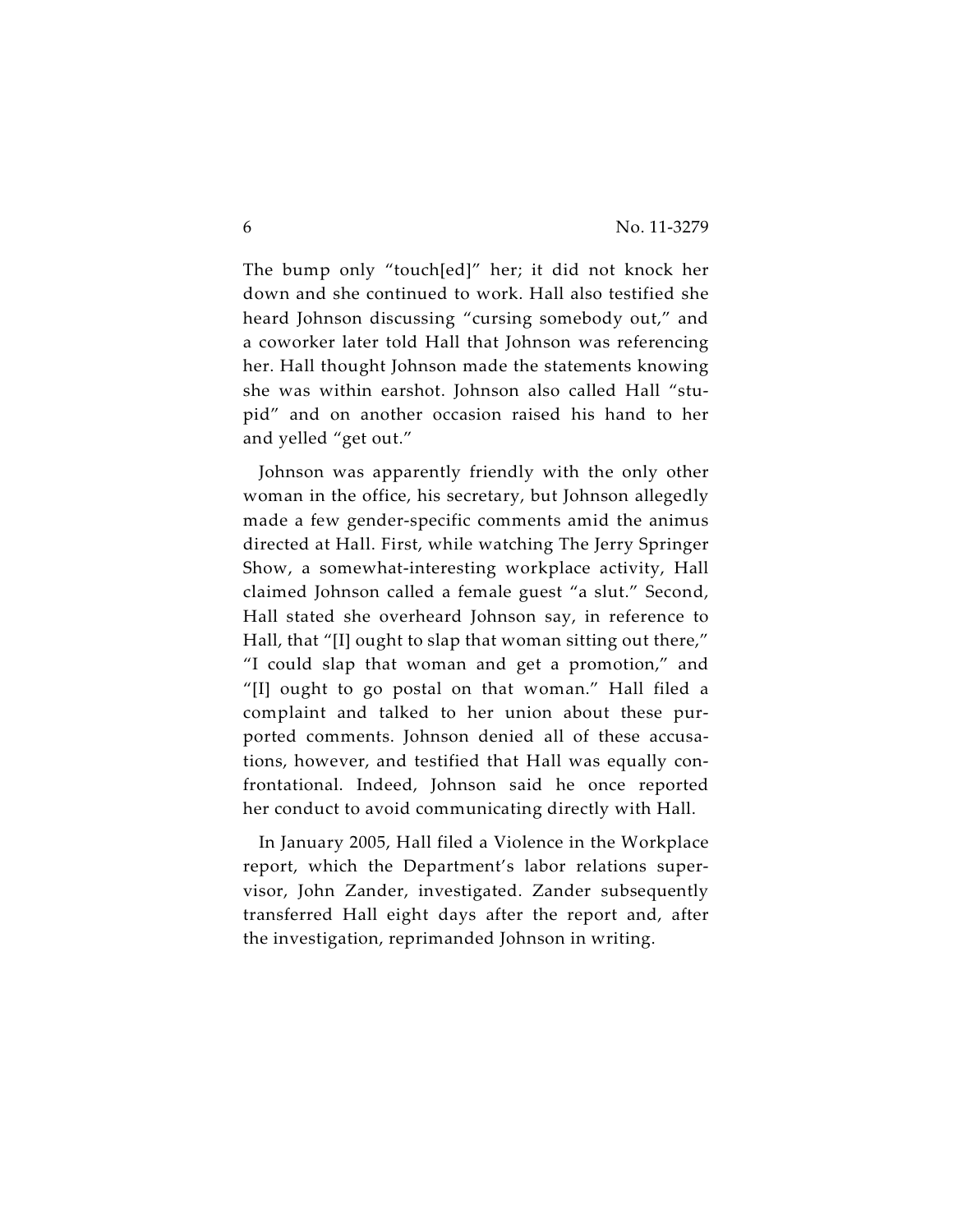#### **B. Procedural Background**

In late 2003, shortly after she joined the Division, Hall filed an internal complaint with the City and a charge with the Equal Employment Opportunity Commission ("EEOC") alleging Johnson had harassed and discriminated against her on the basis of her sex. She eventually filed this lawsuit in the Northern District of Illinois. Hall raised two claims concerning Johnson's conduct: he created a hostile work environment under Title VII and he was retaliating against her because she filed EEOC charges and an earlier unrelated lawsuit. In addition to the claims relating to Johnson's conduct, Hall also alleged the City discriminatorily denied her two promotions to "plumber in charge" positions by choosing male applicants and this, too, was in retaliation for her previous legal claims. The district court entered summary judgment against Hall. It concluded the claim for Johnson's retaliatory conduct was time barred, and there was insufficient evidence to support the hostile work environment and failure-to-promote claims. On appeal, Hall abandons all but the hostile work environment claim.

## **II. Discussion**

Title VII of the Civil Rights Act of 1964 provides, in relevant part, that "[i]t shall be an unlawful employment practice for an employer . . . to discriminate against any individual with respect to his compensation, terms, conditions, or privileges of employment, because of such individual's race, color, religion, sex, or national origin." 42 U.S.C. § 2000e-2(a)(1). Title VII protects not just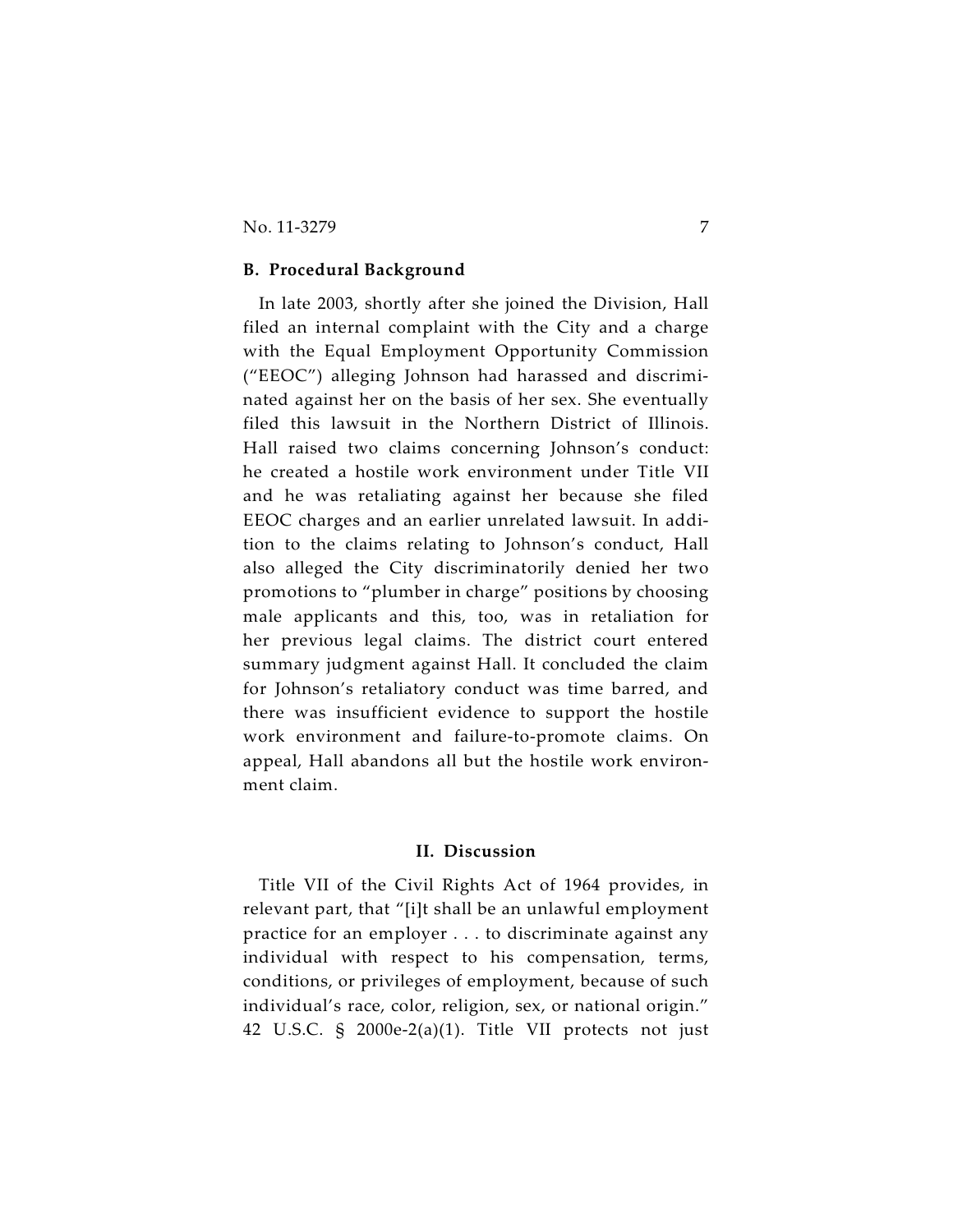tangible employment actions but also "evinces a congressional intent to strike at the entire spectrum of disparate treatment of men and women in employment." *Meritor Savs. Bank, FSB v. Vinson*, 477 U.S. 57, 64 (1986) (internal quotations omitted). Consequently, the statute protects employees against a hostile work environment so "permeated with discriminatory intimidation, ridicule, and insult that is sufficiently severe or pervasive to alter the conditions of the victim's employment." *Harris v. Forklift Sys., Inc.*, 510 U.S. 17, 21 (1993) (internal citation and quotations omitted).

To survive summary judgment, Hall must first produce evidence that the alleged harassment was severe or pervasive. This requirement is disjunctive—"one extremely serious act of harassment could rise to an actionable level as could a series of less severe acts*." Haugerud v. Amery Sch. Dist.*, 259 F.3d 678, 693 (7th Cir. 2001). The hostility must be subjectively and objectively hostile. In other words, Hall must have actually felt harassed and that feeling must be reasonable. Second, Hall must show the hostile conditions were because of her sex. Title VII is not a general prophylactic against workplace animus. It is only concerned with animus motivated by certain protected characteristics. *Oncale v. Sundowner Offshore Servs., Inc.*, 523 U.S. 75, 80 (1998). Finally, there must be a basis for employer liability.

Summary judgment is appropriate when there is no genuine issue of material fact such that the movant is entitled to judgment as a matter of law. Fed. R. Civ. P. 56; *Berry v. Chi. Transit Auth.*, 618 F.3d 688, 690-91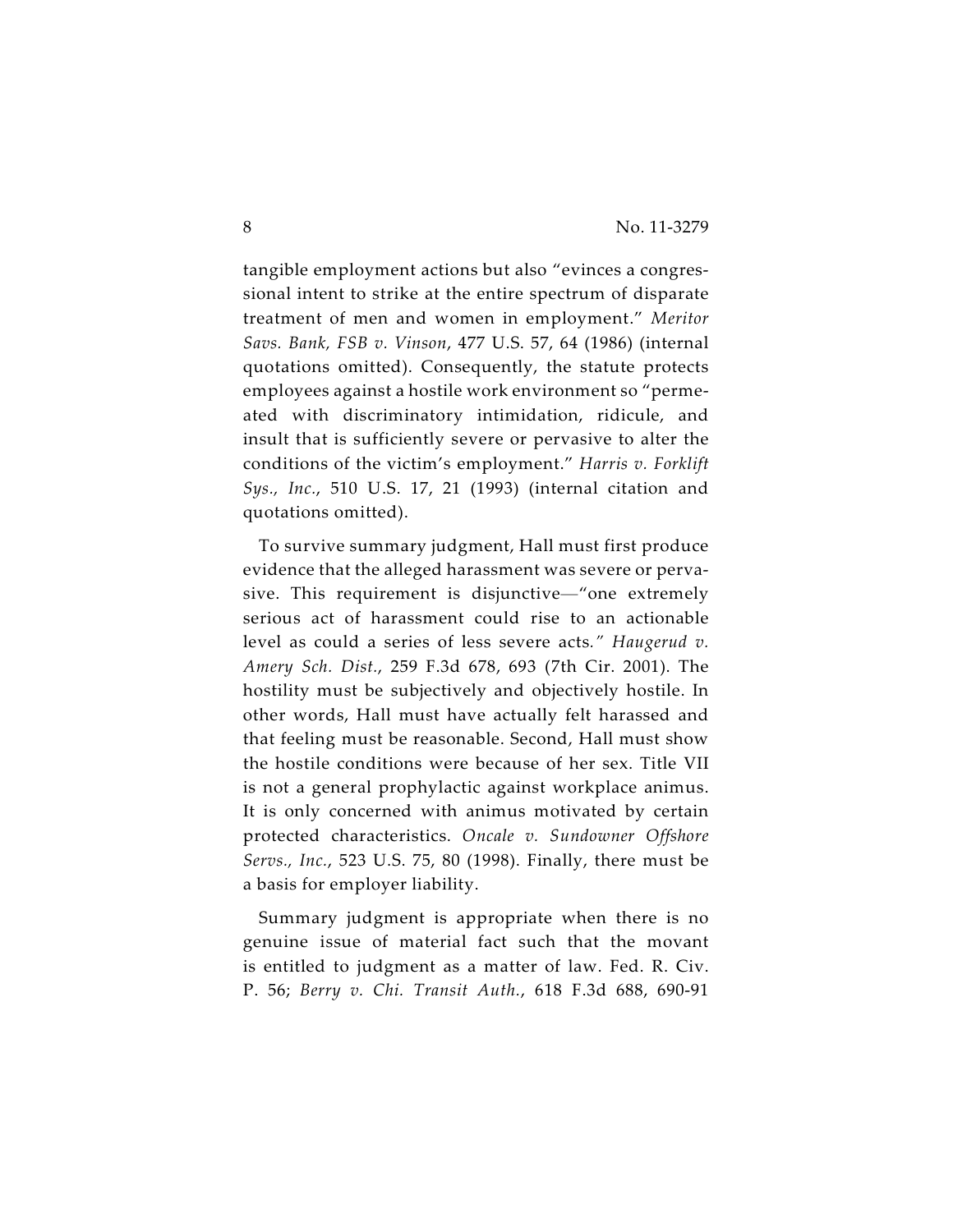(7th Cir. 2010). Hall must produce sufficient admissible evidence, taken in the light most favorable to her, to return a jury verdict in her favor. *Id.* at 691. We review the district court's decision de novo.

## **A. Johnson's Alleged Conduct Was Objectively and Subjectively Hostile**

The thrust of Hall's claim is that from the day she started in the House Drain Inspectors Division, Johnson isolated her from her coworkers by assigning her unnecessary menial work and preventing others from interacting with her. Johnson compounded this isolation by sporadically intimidating and directing anger at her.

The City seeks to escape liability by arguing that none of Johnson's conduct, viewed in an individual context, was objectionable, carving out each alleged act of discrimination and explaining why it was neither severe nor pervasive. To an extent, we agree. We question whether any of Johnson's individual acts *alone* were sufficiently severe to constitute a hostile workplace under Title VII. Hall's principal focus, the videotape assignment, in isolation and over the course of her entire tenure, does not rise to the level needed to survive summary judgment. The work may have been unpleasant, boring, and unnecessary, but that can be said of much work. Data entry, for instance, requires forty-hour weeks of copying numbers into a database. The videos' subject matter is unremarkable given Hall's occupation and the role of her Division. Moreover, Johnson's decision to never use the videos is not overly problematic. Workers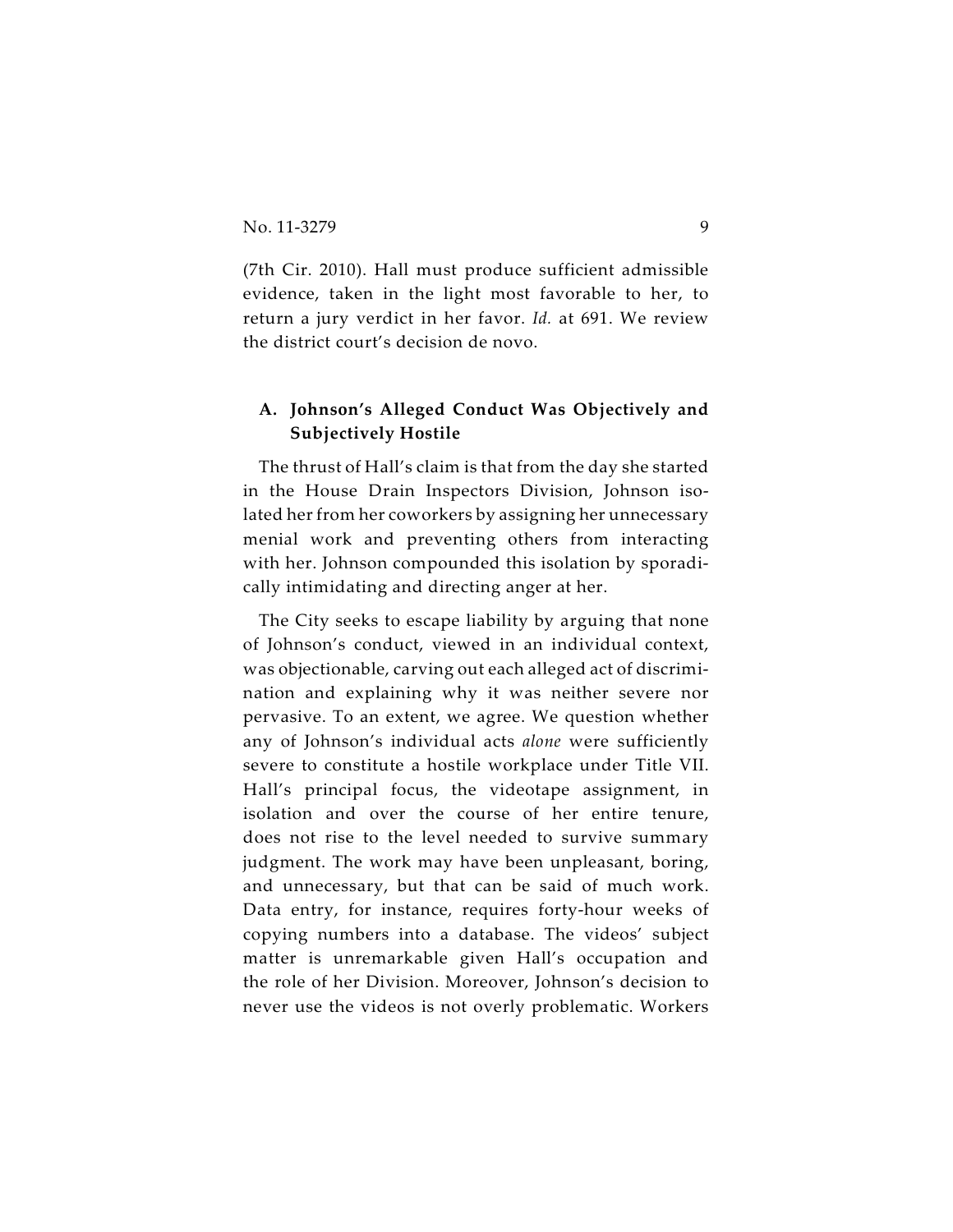are, on occasion, given "busy work," which lacks a strong purpose, designed solely to occupy them. The City also argues that Hall's banishment from meetings was reasonable in light of the purported intra-union politics. As for Johnson's comments, the City cites a slew of our cases for the principle that isolated comments (especially those, like the "slut" comment, not directed at the plaintiff) do not constitute a hostile work environment. *See, e.g., Yuknis v. First Student, Inc.*, 481 F.3d 552, 554 (7th Cir. 2007) ("The fact that one's coworkers do or say things that offend one, however deeply, does not amount to harassment if one is not within the target area of the offending comment."); *Russell v. Bd. of Trustees of the Univ. of Ill. at Chi.*, 243 F.3d 336, 344 (7th Cir. 2001); *see also Hilt-Dyson v. City of Chicago*, 282 F.3d 456, 463-64 (7th Cir. 2002) (isolated incidents do not generally rise to hostile work environment).

This analysis, however, does not address our directive that "[c]ourts should not carve up the incidents of harassment and then separately analyze each incident, by itself, to see if each rises to the level of being severe or pervasive." *Mason v. S. Ill. Univ. at Carbondale*, 233 F.3d 1036, 1045 (7th Cir. 2000). Instead, a look at the totality of the circumstances must be had. *Faragher v. City of Boca Raton*, 524 U.S. 775, 787 (1998). Under this approach, we conclude the alleged conduct was sufficient to establish a hostile work environment. Taking the facts in the light most favorable to Hall, a jury could conclude Johnson's conduct was designed to ostracize her from the rest of the Division. Her claim is that she reviewed useless videotapes, her colleagues were forbidden from speaking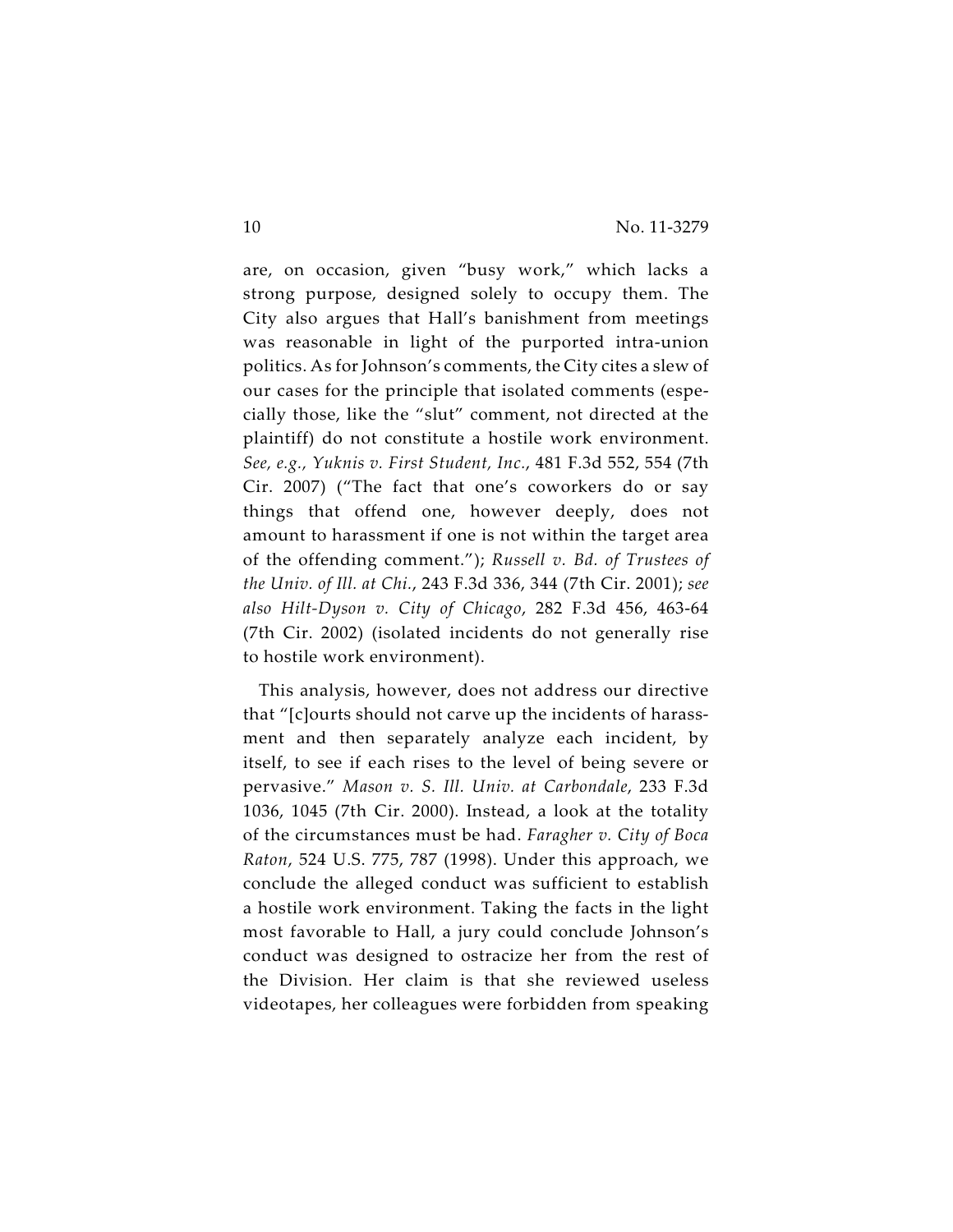to her, she was prohibited from Division meetings, her efforts to take on more work were suppressed, and Johnson subjected her to occasional verbal outbursts as well as one minor physical altercation.

Title VII, of course, does not provide a right to enjoyable work or to communicate with coworkers, but, according to the allegations, Johnson did more. It is suggested that he made Hall the Division pariah, undeserving of human interaction. The Civil Rights Act of 1964—passed in the wake of immense discrimination that, for example, required African Americans to use separate facilities—was plainly designed to prohibit a workplace in which an employee's daily treatment is made on the basis of a protected characteristic. "The critical issue, Title VII's text indicates, is whether members of one sex are exposed to disadvantageous terms or conditions of employment to which members of the other sex are not exposed*." Oncale*, 523 U.S. at 80 (quoting *Harris*, 510 U.S. at 25 (Ginsburg, J., concurring)). In analyzing the first prong of Hall's claim—whether the alleged conduct was sufficiently severe or pervasive we assume arguendo that she can establish that Johnson's actions were motivated by her sex (although this turns out to be a closer question). Cast in this light, a plaintiff that could show her boss prohibited coworker conversation because she was black would surely survive summary judgment. That is what Hall charges here, except she suggests sex discrimination in place of racial animus.

Previous cases are not overly helpful in resolving this highly fact-specific inquiry, but *Haugerud* does assist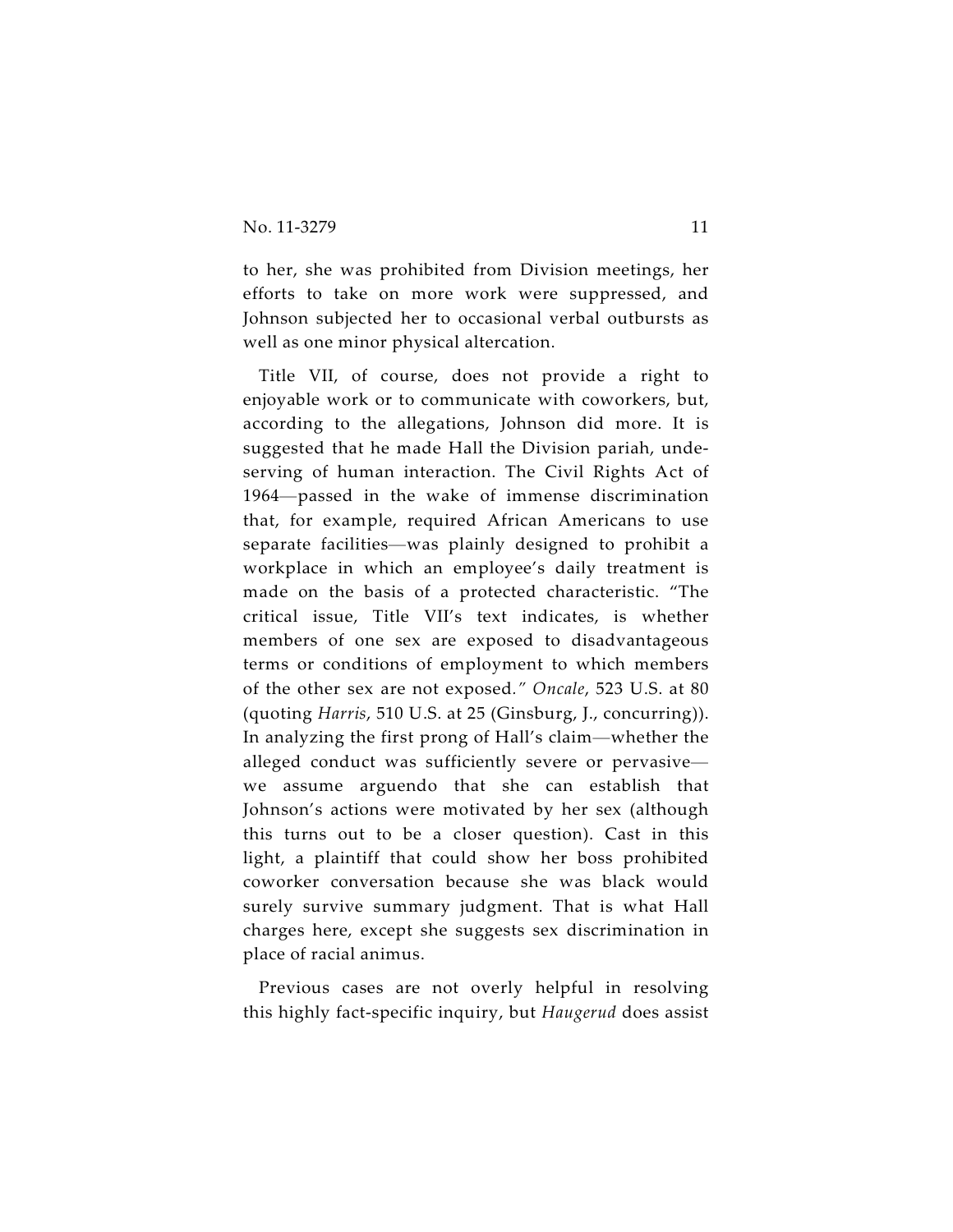Hall. In that case, a custodian and supervisor apparently conspired to force Haugerud, another custodian, from the coveted day shift at a local high school. *Haugerud*, 259 F.3d at 685. Among various acts specifically aimed at the plaintiff, evidence also showed that the school prohibited male custodians from assisting female custodians, only the female custodians were assigned the arduous task of snow removal, other males hid the plaintiff's tools, the only other female janitor left the school due to the hostility, and two supervisors made derogatory comments about their superiority to women. *Id.* at 694. We held that, while not severe, the plaintiff met her summary judgment burden by showing the defendants' systematic differential treatment of women interfered with her ability to perform her job. *Id.* Similarly, in *Pucino v. Verizon Wireless Communications*, the Second Circuit reversed summary judgment where the defendants had regularly assigned women to work in the dangerous areas of town, made them work alone, denied assistance requests from women but not men, and gave women more dangerous equipment. 618 F.3d 112, 118 (2d Cir. 2010). To be sure, these cases are stronger than Hall's. Unlike the plaintiffs in *Haugerud* and *Pucino*, Hall does not allege Johnson prevented her from completing her assigned tasks. Nor is Hall similarly situated to her coworkers (as she is a plumber, not a house drain inspector) like the plaintiffs in those cases, weakening an inference that Hall was discriminatorily assigned less favorable work. Importantly, though, these cases do suggest that incidents, which viewed in isolation seem relatively minor, that consistently or systematically burden women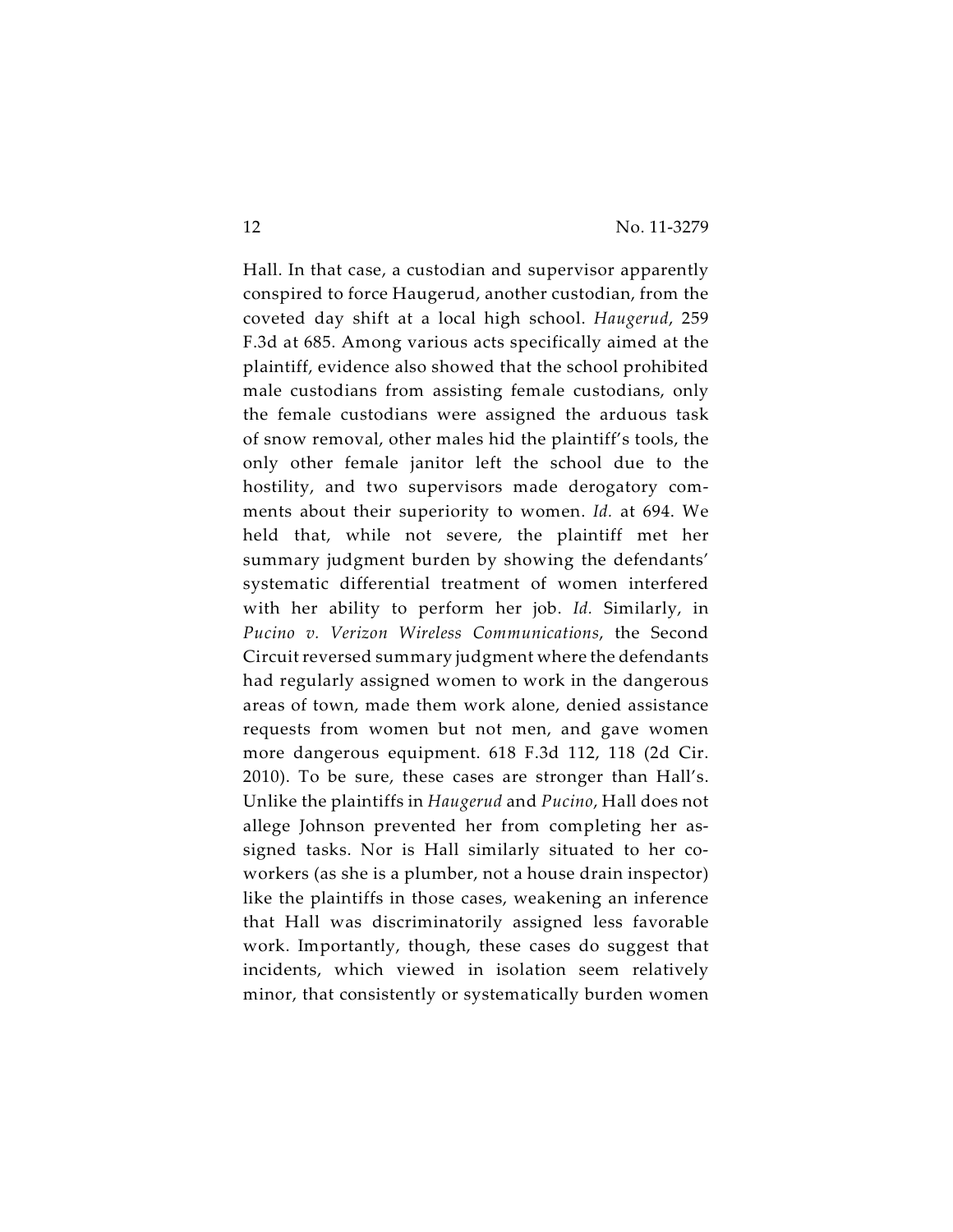throughout their employment are sufficiently pervasive to make out a hostile work environment claim.

As for the requirement of subjective harassment, we conclude that Hall has produced enough evidence to create an issue of fact. On several occasions, she reported Johnson's conduct to her supervisors, the EEOC, her union, and the police, all of which suggest she interpreted the acts as harassing. Plus, we have implied this burden is not high. *Haugerud*, 259 F.3d at 695 (The defendant "suggests that plaintiff should have to do more than declare that she was harassed, yet that is the whole point of the subjective inquiry: we inquire into whether the plaintiff perceived her environment to be hostile or abusive.").

## **B. Hall Produced Enough Evidence of Sex Discrimination**

Hall, however, must do more than show Johnson created a hostile work environment: the motive for the alleged mistreatment must be "sufficiently connected" to Hall's sex. *See Luckie v. Ameritech Corp.*, 389 F.3d 708, 713 (7th Cir. 2004). We do not doubt Johnson harbored animus towards Hall, but we must review the record to determine whether Hall has produced enough evidence from which a jury could infer Johnson was motivated by Hall's gender. *Beamon v. Marshall & Ilsley Trust Co.*, 411 F.3d 854, 863 (7th Cir. 2005) ("not every perceived unfairness in the workplace may be ascribed to discriminatory motivation merely because the complaining employee" possesses a protected characteristic). Although this question is close, we conclude that she has.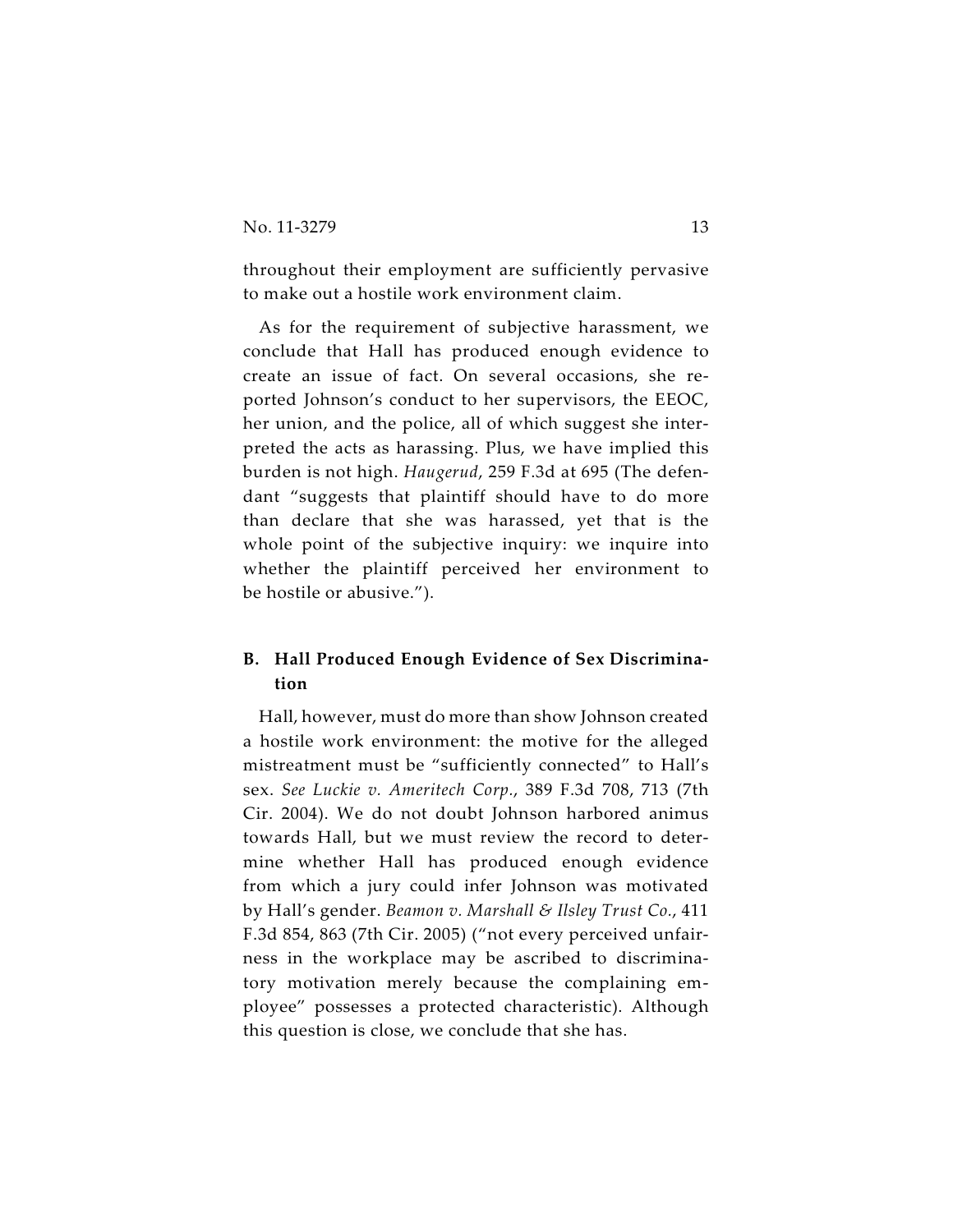First, Hall was the only female in the House Drain Inspectors Division besides Johnson's secretary. These employees have responsibilities and backgrounds similar to plumbers, and they are usually male. As such, the fact that Johnson's secretary was also female does not foreclose the inference that Hall's gender influenced Johnson's conduct: an actor may discriminate against only certain females such as those in traditionally male roles. Alice H. Eagly & Antonio Mladinic, *Are People Prejudiced Against Women? Some Answers from Research on Attitudes, Gender Stereotypes, and Judgments of Competence*, 5 Eur. Rev. Soc. Psychol. 1, 1 (1994) ("Although research on [attitudes and stereotypes] has not shown a pervasive tendency to devalue women's work, it has demonstrated prejudice against women in masculine domains (e.g. male-dominated jobs, male-stereotypic behavior)."). Indeed, this research suggests an employee's discrimination would manifest against Hall and not the secretary, as the latter is a position more identified with female stereotypes.

If a supervisor treated all women hostilely, we generally permit an inference that the actor was motivated by their gender. *See Oncale*, 523 U.S. at 80-81; *see, e.g.*, *Pucino*, 618 F.3d at 118; *Smith v. Sheahan*, 189 F.3d 529, 533 (7th Cir. 1999) (reversing summary judgment because "Smith furnished affidavits . . . documenting [the harasser's] recurrent hostile behavior toward his female co-workers . . . . unmatched by similar reports of verbally and physically aggressive behavior toward male co-workers"). On the one hand, these cases seem to support Hall. She was the only female, and Johnson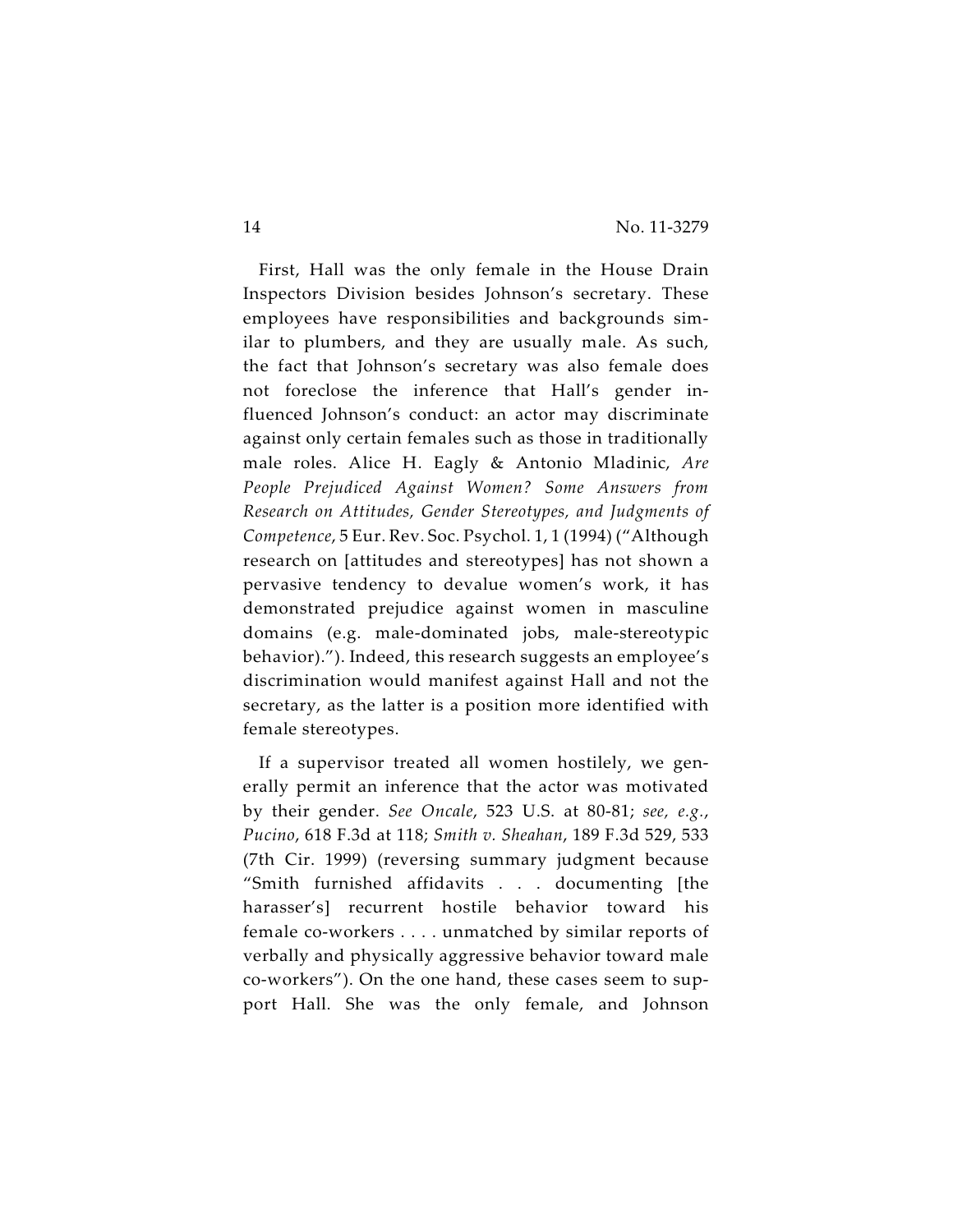allegedly made her workplace hostile. However, in these cases, the defendant subjected multiple women to the hostility. In other words, the only characteristic the women in those cases had in common was their gender, suggesting it motivated the defendant. Here, while Hall was the only female, she was also the only person who, for instance, was a plumber, not a house drain inspector, or who the City placed in Johnson's department through the return-to-work program. Thus, unlike the cited cases, where the existence of multiple victims permitted the jury to eliminate alternative explanations for the discriminatory acts, here we are left to speculate which among Hall's various traits and statuses led to Johnson's conduct.

Speculation is not enough. *See Rand v. CF Indus., Inc.*, 42 F.3d 1139, 1146 (7th Cir. 1994). True, Hall's status shows Johnson was possibly motivated by her gender, but every hostile work environment plaintiff will possess a protected characteristic. That coincidence alone does not provide an inference of sex discrimination. Otherwise, we would require Johnson to bear the burden of proving he was not motivated by gender. *See Springer v. Durflinger*, 1

<sup>&</sup>lt;sup>1</sup> Of course, under the *McDonnell Douglas* burden shifting framework, through which we analyze traditional discrimination claims that end in an adverse employment action, plaintiffs need only make out a prima face case that (1) they belong to a protected class; (2) their performance met the employer's legitimate expectations; (3) they suffered an adverse employment action; and (4) similarly situated others not in the pro- (continued...)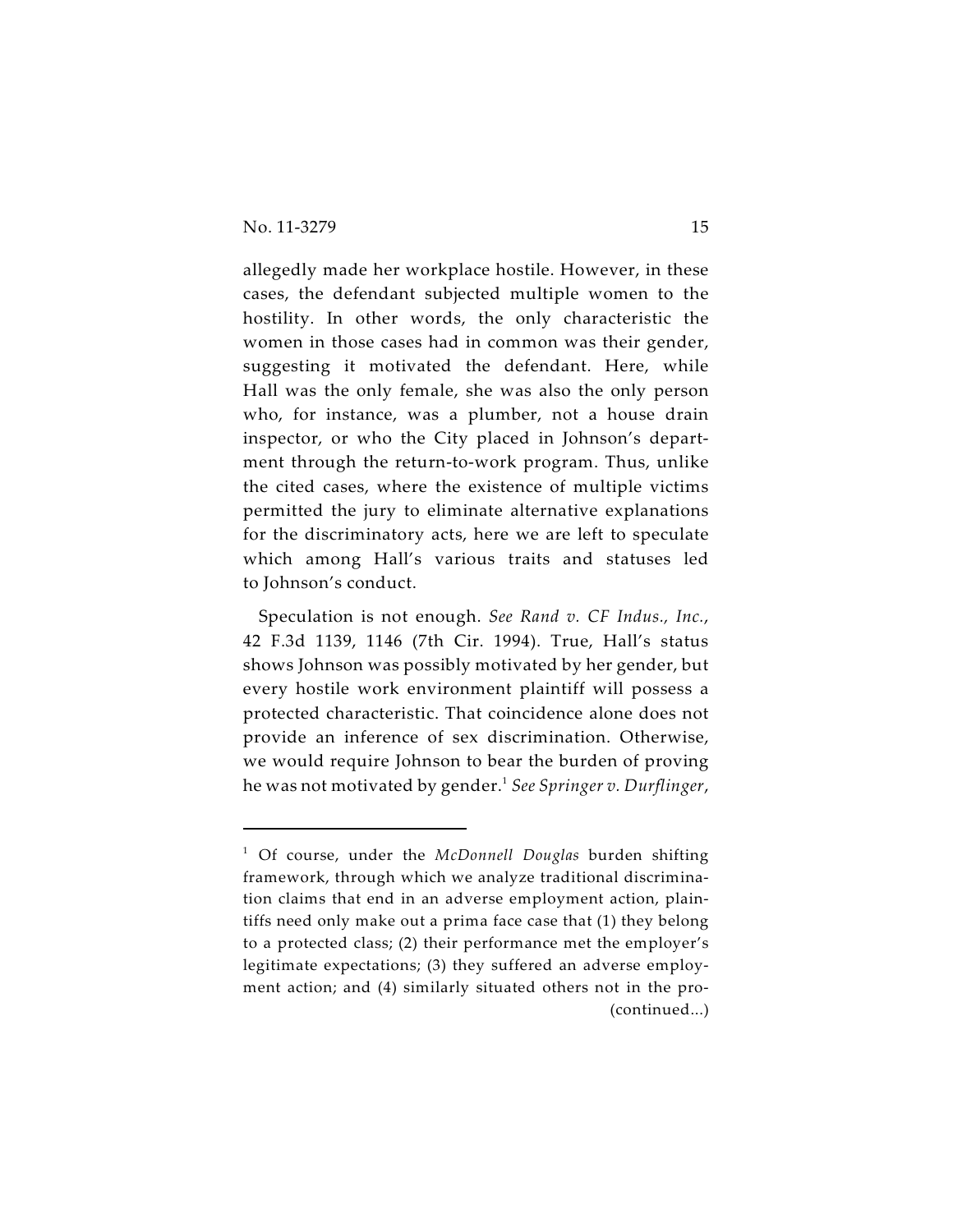518 F.3d 479, 484 (7th Cir. 2008). Thus, Hall must also produce something more to suggest that, among the various explanations for Johnson's actions, he was motivated by gender. *See, e.g.*, *Davis v. Team Elec. Co.*, 520 F.3d 1080, 1095-96 (9th Cir. 2008) (reversing summary judgment in case where only female electrician was given more hazardous jobs and forbidden from certain meetings because the magistrate judge did not adequately consider comments like "this is a man's working world out here," "astrobitch," and "[w]e don't mind if females are working as long as they don't complain").

Accordingly, we look at Johnson's perceived aggression and determine if anything suggests a gender-discriminatory motive. For instance, had Johnson said "I'm going to make that 'bitch' do mindless work" or "no one can talk to that 'dumb woman,'" we would have little trouble finding a permissible inference that Johnson was motivated by gender. In those examples, the discriminatory acts are connected to comments evidencing gender animus. Here, although most of Johnson's conduct was devoid of gender-specific indicia, Johnson's alleged comment, in reference to Hall, that "he ought to slap that woman sitting out there" and "I could slap that woman and get a promotion" suggests

 $1$  (...continued)

tected class received more favorable treatment. *E.g.*, *Brummett v. Lee Enters., Inc.*, 284 F.3d 742, 744 (7th Cir. 2002). Then, the defendant does bear the burden of providing a legitimate non-discriminatory reason for the action over which the plaintiff can create an issue of fact.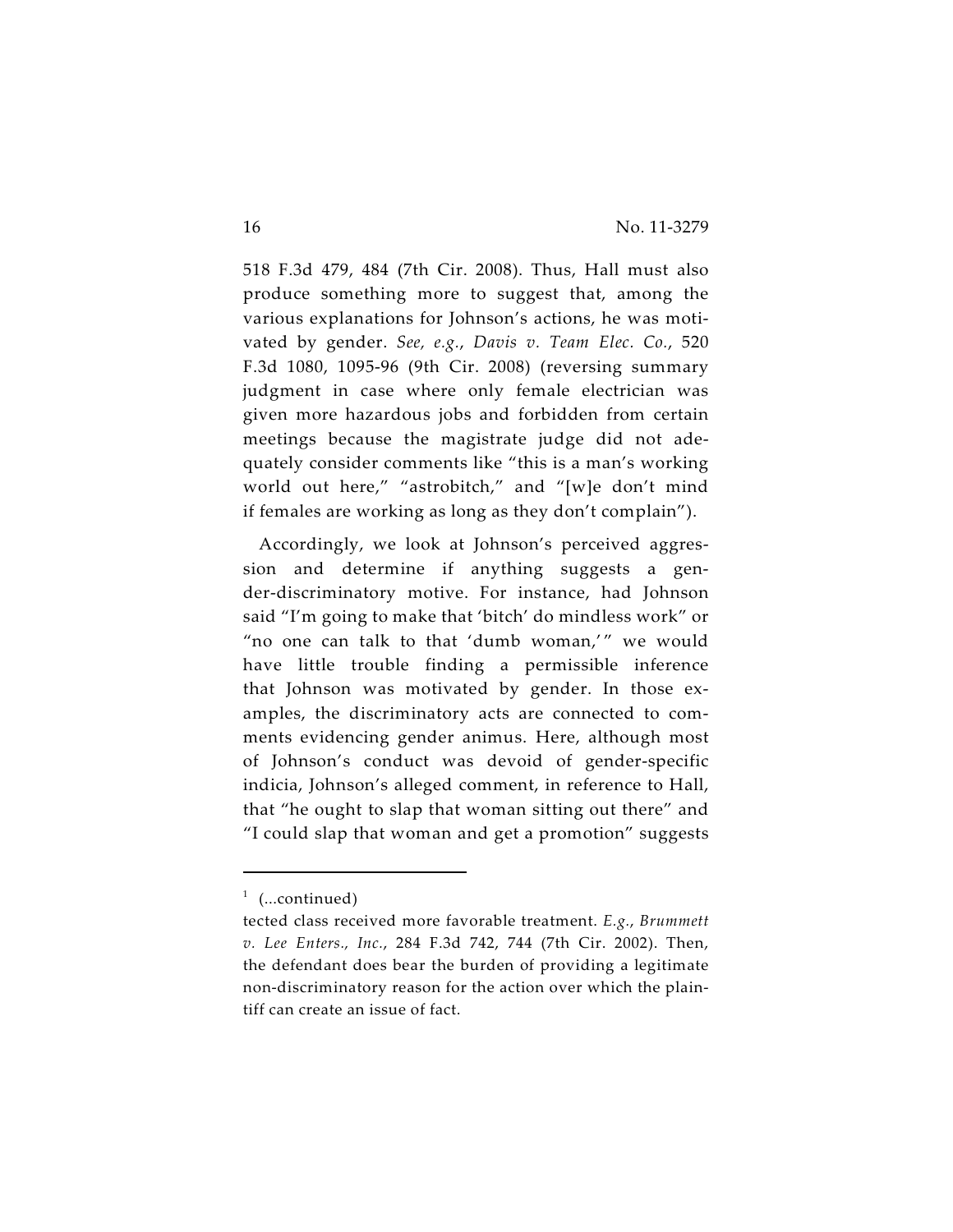that perhaps some of Johnson's alleged animus stemmed from Hall's gender. This form of aggression is almost entirely limited to women—rarely does one say they are going to "slap" a male. To the extent any ambiguity remains, Johnson attached "that woman" to the end of the sentence, permitting a juror to conclude Hall's gender was one factor leading to the outburst. And because the totality of a defendant's conduct underlies a hostile work environment claim, a jury is free to conclude that an animus towards Hall's sex motivated all of his aggression if it infers Hall's gender caused this comment, which is one component of Johnson's alleged hostility.<sup>2</sup> See Raniola v. Bratton, 243 F.3d 610, 622 (2d Cir. 2001) ("We have held that prior derogatory comments . . . may permit an inference that further abusive treatment by the same person was motivated

 $^{\text{2}}\,$  In this regard, a hostile work environment claim is different than a typical Title VII claim, where we require contemporaneousness between the comment and action. *See, e.g.*, *Markel v. Bd. of Regents of the Univ. of Wis. Sys.*, 276 F.3d 906, 910-11 (7th Cir. 2001). The plaintiffs in those cases allege discrimination based on a single adverse employment action (usually a termination), and we generally conclude that if the comment came months before the action, nothing suggests the plaintiff's race or gender played a part in the speaker's decision. In hostile work environment claims, on the other hand, the plaintiff alleges a series of actions changed the conditions of her employment. Here, Johnson's comment was sufficiently connected (not to mention contemporaneous) with one component of her claim, an enraged outburst, permitting an inference that gender animus played a part in all of Johnson's conduct even though it remained mostly unspoken.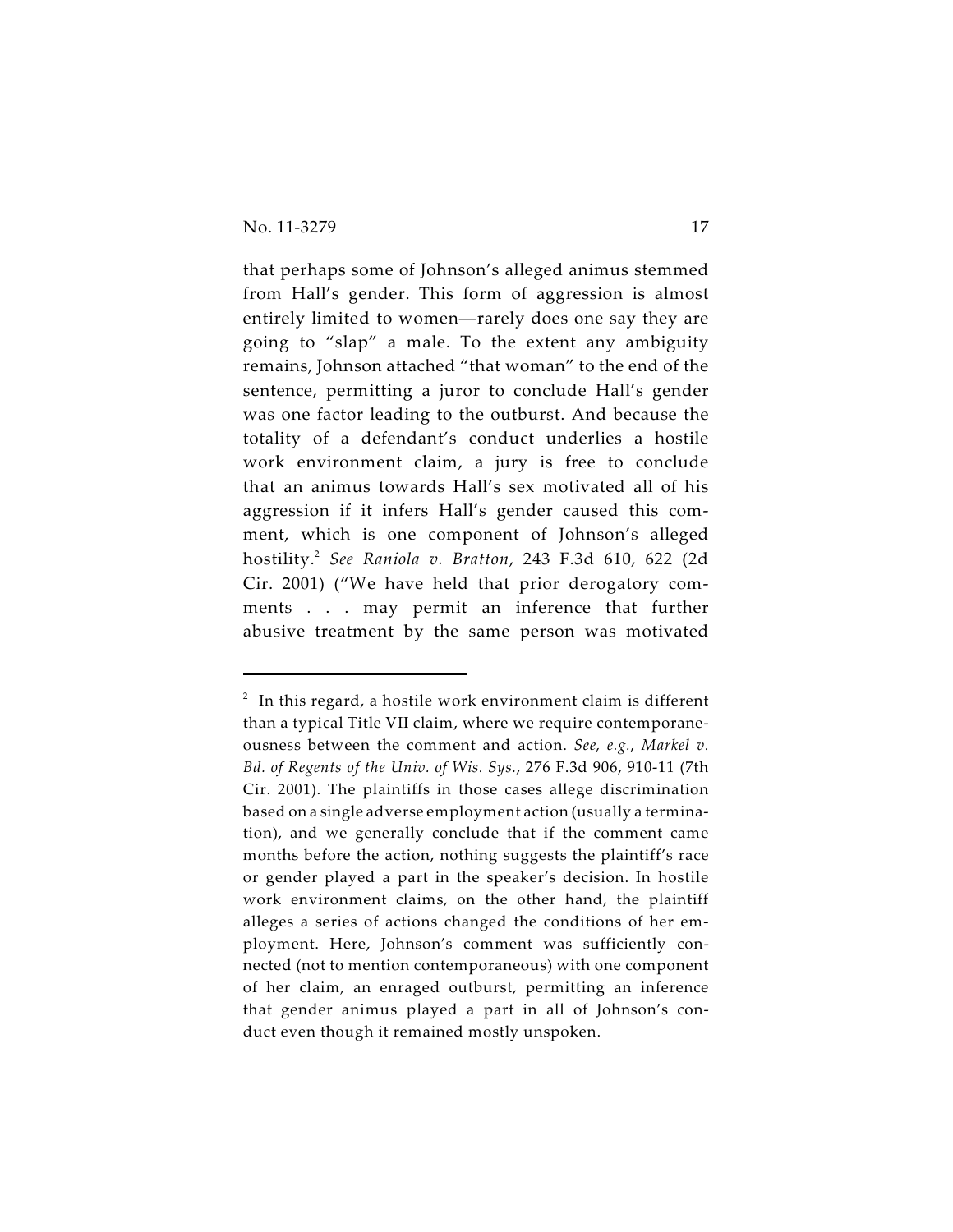by the same sex-bias manifested in those earlier comments.").

In short, at this stage we take the facts and inferences in the light most favorable to Hall and conclude that this ambiguous, context-dependent comment could be viewed as evidencing gender animus, which in turn permits a jury to conclude that gender played a part in all of Johnson's actions. Additionally, ample evidence such as the tension in Johnson's union explanation—allows a jury to reject Johnson's non-discriminatory justifications for his actions. As such, Hall has created an issue of fact that should be resolved at trial.

We believe the district court's error arose in the method through which it evaluated these comments. It correctly relied on our cases to conclude that the comments did not cross "the line that separates the merely vulgar and the mildly offensive from the deeply offensive and sexually harassing." *See Bakerville v. Culligan Int'l Co.*, 50 F.3d 428, 431 (7th Cir. 1995). However, this conclusion only relates to the first prong—whether the work environment was sufficiently severe or pervasive. We agree the comments do not make it objectively hostile. But, as explained above, we conclude that the isolation and occasional outbursts did satisfy that requirement. We view the comments, unlike the district court, in analyzing the second requirement of a hostile work environment claim—whether the alleged hostility was "because of sex"—and we conclude that they arguably connect Hall's gender to Johnson's conduct.

To be sure, Johnson's comments are quite different than gender-specific comments that do not evidence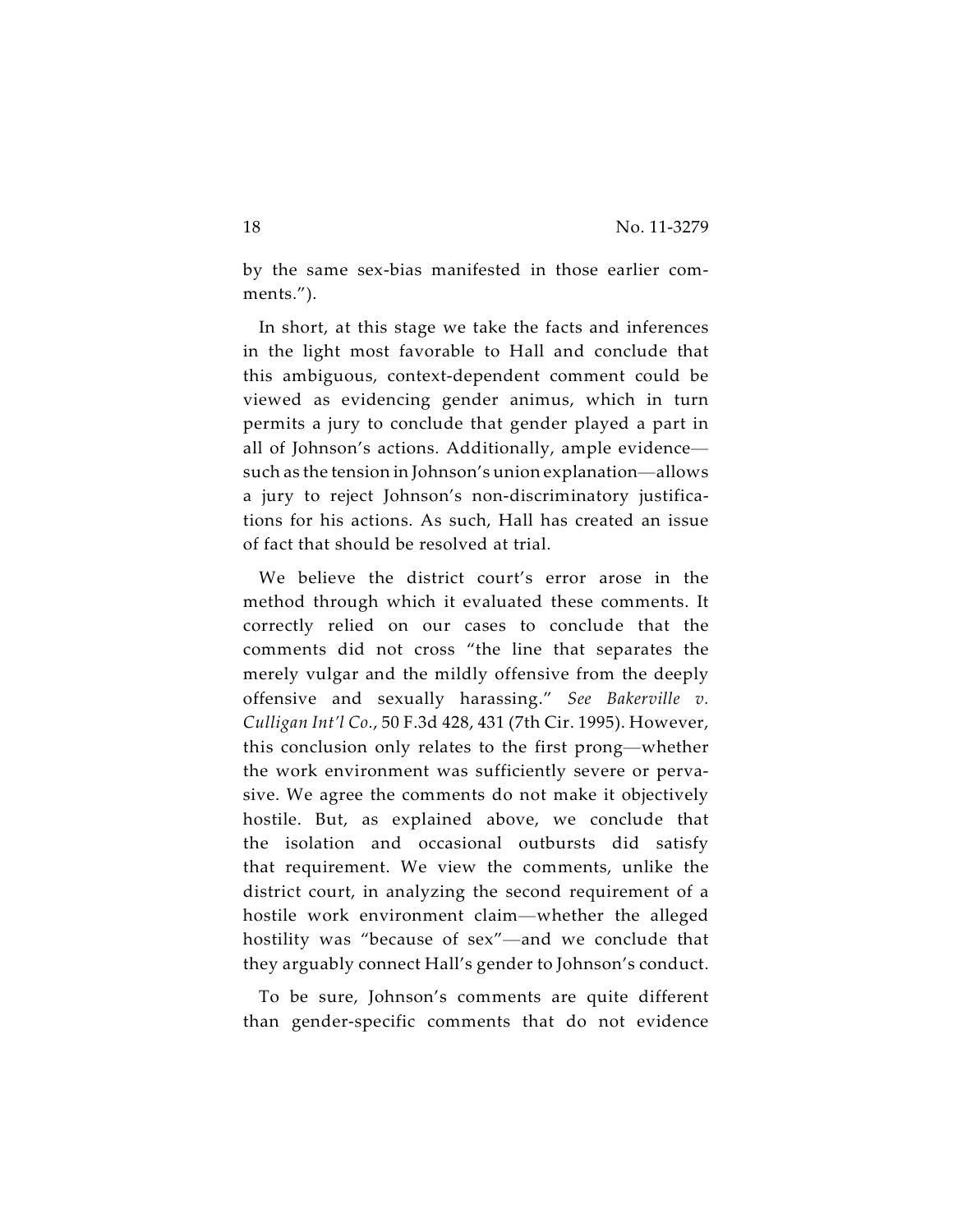gender animus. "I hate *her*" or "*she* drives me nuts," by definition, cannot apply to men. The list of other gender-specific comments that do not necessarily evidence harassment is endless: e.g., "that lady" or "every female." Where a comment crosses the line from gender specific to evidencing gender animus is blurry and depends on the factual context. "That woman needs to talk to her supervisor" is different than "that woman is undeserving of employment" (a discriminatory inference depends on why she is undeserving), which is different still than "I'm going to slap that woman." The permissible inferences could shift further depending on the speaker's conduct with other females, his history with whom the speech references, or a host of other factors. "When a word is ambiguous, context is everything." *Galloway v. Gen. Motors Serv. Parts Operations*, 78 F.3d 1164, 1168 (7th Cir. 1996). Thus, we even held "bitch," in certain contexts, might not show gender played a part in the employer's conduct. *Compare id.* (affirming summary judgment when supervisor called his former lover "sick bitch" because, as used, it was synonymous with "looney" and motivated by personal animus from the relationship), *with Passananti v. Cook Cnty.*, 689 F.3d 655, 665 (7th Cir. 2012) (affirming jury verdict in which defendant called employee "bitch," "stupid bitch," "f'n bitch" and treated other females poorly). Finally, to this end, a jury would remain free to conclude Johnson was not motivated by sex, because it believes, for instance, in this context "that woman" is indistinct from "she" or evidence at trial shows Johnson was actually predominantly upset that Hall was a poor worker.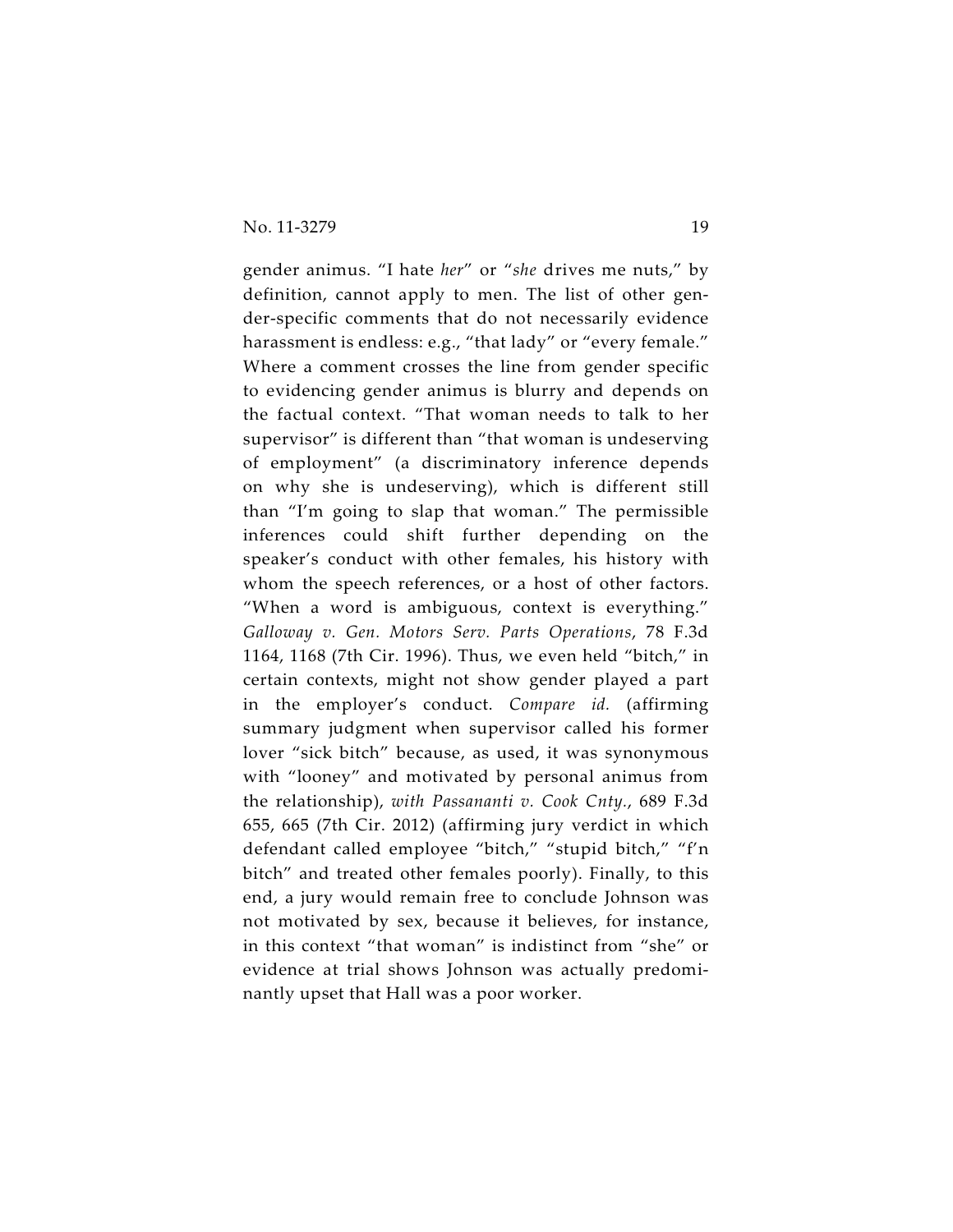## **C. The City Is Vicariously Liable If Hall Succeeds**

Generally, an employer is liable for the hostile work environment created by a supervisor. *Faragher*, 524 U.S. at 807. However, unless a "tangible employment action is taken, a defending employer may raise an affirmative defense . . . . (a) that the employer exercised reasonable care to prevent and correct promptly any sexually harassing behavior, and (b) that the plaintiff employee unreasonably failed to take advantage of any preventive or corrective opportunities provided by the employer or to avoid harm otherwise." *Id.*

Hall first argues that the affirmative defense does not apply because the hostile work environment "culminated" in a tangible employment action: "the reassignment to menial 'make work' reviewing of videotapes, i.e. reassignment with significantly different responsibilities." This argument fails because Hall's work assignment could not have been the culmination of anything— Johnson assigned the work at the outset of her time in the Division. Moreover, she was not "reassigned" to the role because she had not worked for the three years preceding her return to work.

The City, for its part, raises the affirmative defense, arguing that Hall was transferred within a week after she filed her Violence in the Workplace report and it issued Johnson a written reprimand after investigating Hall's allegations. The City additionally argues that Hall unreasonably waited a year to report Johnson's threatening statements.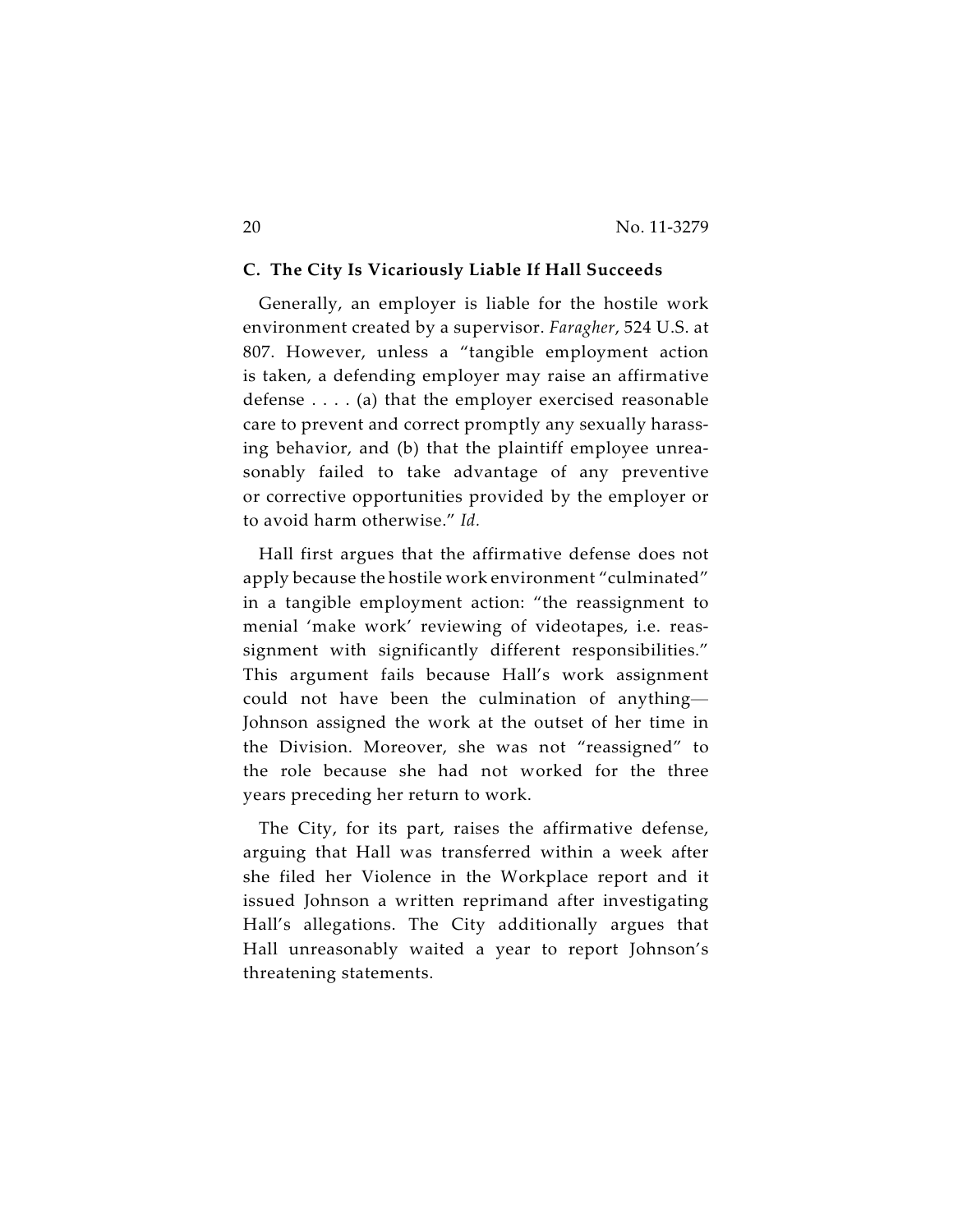## No. 11-3279 21

The City's arguments, however, skew the record. Although the City reacted promptly to Hall's Violence in the Workplace report, the record also shows Hall first raised her concerns about her assignments a few weeks into her new position, not years later. This was met with dismissive allegations that Hall was a troublemaker, and Hall followed with her first EEOC charge. Moreover, Hall complained to the police and her union after the bumping incident, which occurred in February 2004. These measures, all of which preceded the Violence in the Workplace complaint, provided ample information from which a jury could conclude that Hall alerted the City to the perceived hostility and the City tardily responded only after the final complaint. This conclusion is bolstered by the City's failure to produce a codified sexual harassment policy with steps that Hall failed to follow in complaining about Johnson's conduct. *Id.* at 808 ("While proof that an employer had promulgated an antiharassment policy with complaint procedure is not necessary in every instance as a matter of law, the need for a stated policy suitable to the employment circumstances may appropriately be addressed in any case when litigating the first element of the defense."). As such, we find Hall has also created a jury question on this final element of her claim.